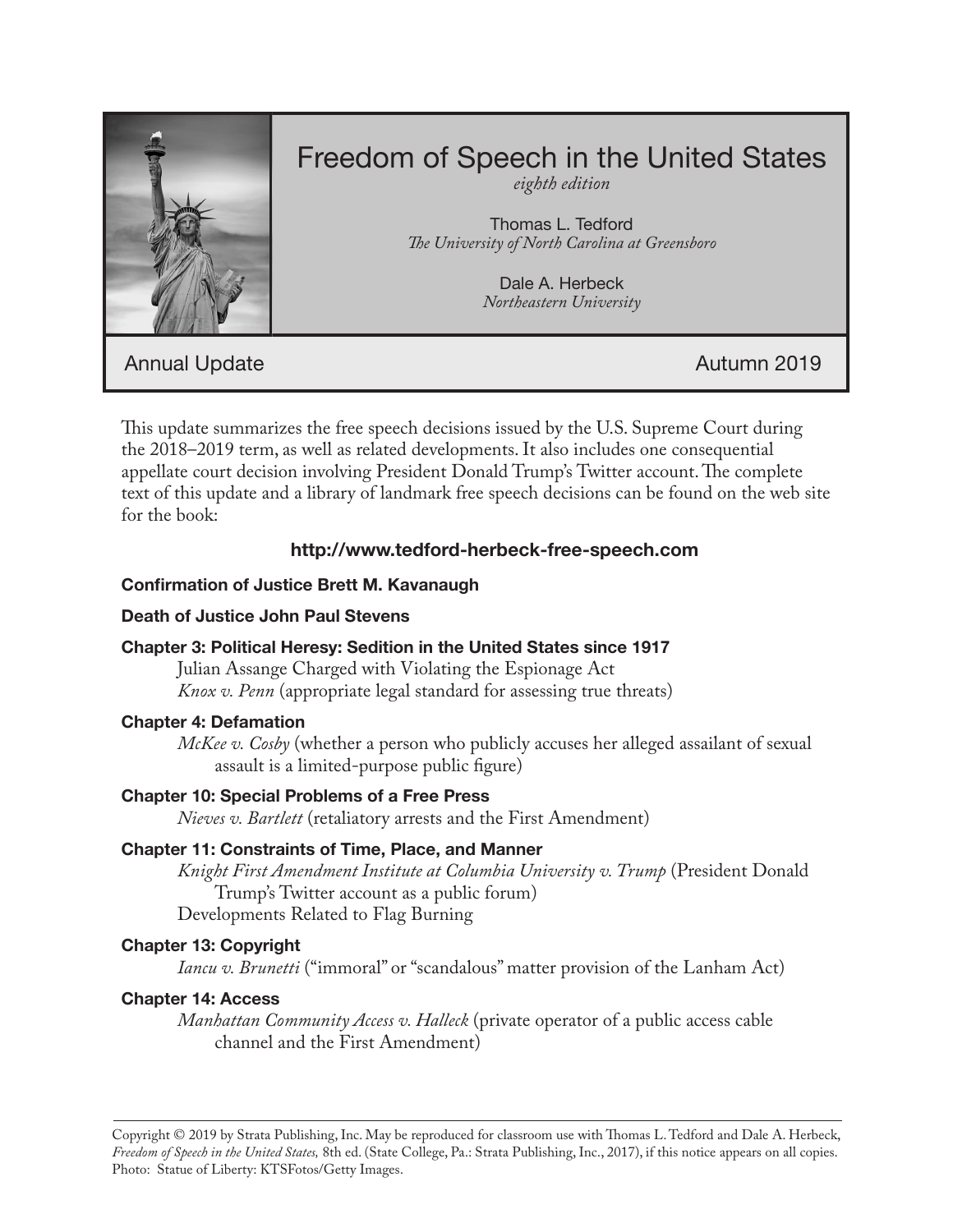#### **Confirmation of Brett M. Kavanaugh**

Anthony Kennedy served as an associate justice on the U.S. Supreme Court from 1988 until his retirement on July 31, 2018. To replace him, President Donald Trump nominated Brett M. Kavanaugh, a judge on the U.S. Court of Appeals for the District of Columbia (2006 –2018). Kavanaugh, who earned his undergraduate and law degrees from Yale University, had clerked for Justice Kennedy (1993–1994), served as White House Staff Secretary for President George W. Bush and worked as a lawyer for several government offices. After contentious hearings involving allegations of sexual assault, Kavanaugh was confirmed by the Senate on a 50-to-48 vote on October 6, 2018. He is the 114th justice to serve on the Supreme Court.

The confirmation of Justice Kavanaugh is important because it has the potential to change the ideological balance of the Court. Justice Kennedy played a significant role in that balance, as he often cast the deciding vote on a Court that was evenly divided between four liberal justices (Ruth Bader Ginsburg, Stephen Breyer, Sonia Sotomayor, and Elena Kagan) and four conservative justices (Clarence Thomas, John Roberts, Samuel Alito, and Neil Gorsuch).

During the 2018–2019 term, Justice Kavanaugh provided the decisive vote in eight 5-to-4 rulings, including cases dealing with the death penalty, immigrant detention, and sovereign immunity. It is impossible to know, of course, how a particular justice might evolve over time. Many have not decided cases as expected. President Dwight Eisenhower, for example, once claimed that his appointment of Chief Justice Earl Warren was "the biggest damn fool mistake that I ever made." No doubt, Eisenhower was referring to liberal decisions such as *Brown v. Board of Education* (1954), in which the Warren Court ordered desegregation of public schools.

Justice Kennedy was widely recognized as a speech-protective justice. For example, in his first year on the Court, he joined with Justice William Brennan's opinion in *Texas v. Johnson* (1989), holding that flag burning was protected by the First Amendment. This commitment to free speech did not waiver over time. Commenting on Justice Kennedy's record, law professor Jonathan Adler observed, "His expansive conception of the First Amendment's protection of freedom of speech is among his most important judicial legacies, marking his jurisprudence from his first days on the Court to his last."

Based on his record on the Court of Appeals for the District of Columbia, Justice Kavanaugh appears to share his predecessor's commitment to free speech. Like Justice Kennedy, for example, Justice Kavanaugh consistently voted to strike down campaign finance laws on First Amendment grounds while serving as a federal judge. For the moment, it does not appear that replacing Justice Kennedy with Justice Kavanaugh will change the Roberts Court's legacy with respect to the First Amendment.

#### **Death of Justice John Paul Stevens**

John Paul Stevens was one of the longest-serving justices in the history of the Supreme Court. A graduate of the University of Chicago, he served as an intelligence officer in the U.S. Navy during World War II. After the war, he attended Northwestern University Law School and distinguished himself in private practice as an expert on antitrust law. President Richard Nixon nominated him to the Seventh Circuit Court of Appeals in 1970. Five years later, President Gerald Ford nominated Stevens to the Supreme Court. Although it seems impossible in today's partisan political world, Stevens was confirmed by the Senate on a unanimous 98-to-0 vote.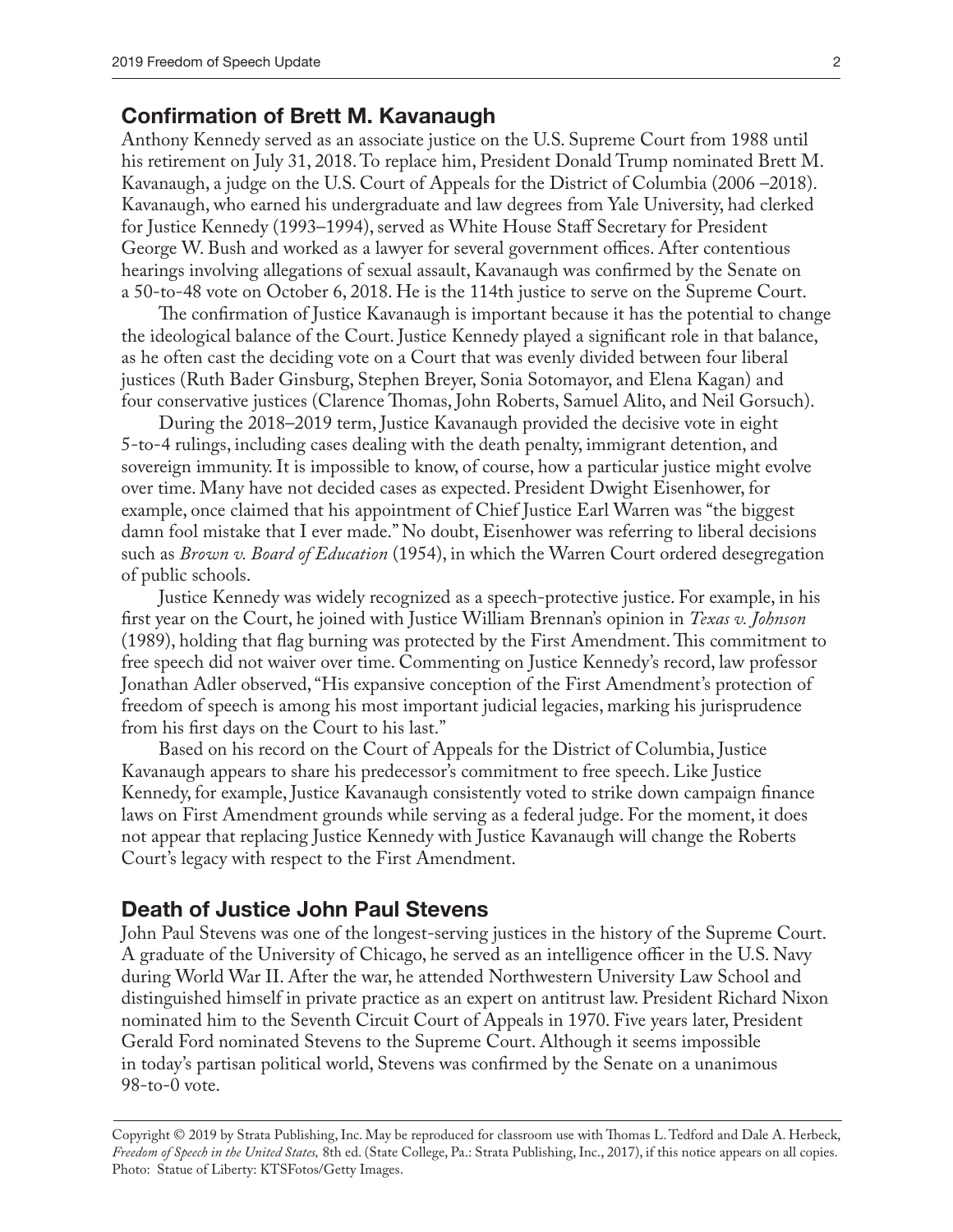During his 35 years on the court (1975–2010), Justice Stevens slowly emerged as a champion of the freedom of speech guaranteed by the First Amendment. He is best known for defending the principle of toleration, the idea that society needs to appreciate the importance of protecting offensive or unpopular speech. His position is exemplified in a lecture he delivered at Yale Law School in 1992, which ended: "Let us hope that whenever we decide to tolerate intolerant speech, the speaker as well as the audience will understand that we do so to express our deep commitment to the value of tolerance—a value protected by every clause in the single sentence called the First Amendment."

In 1978, Stevens authored the Court's plurality opinion in *Federal Communications Commission v. Pacifica Foundation,* a decision upholding the FCC's authority to fine a radio station for airing a George Carlin monologue titled "Filthy Words" during daytime hours, when children might be in the audience. Although the monologue was not legally obscene, Justice Stevens held that it could be regulated because it was indecent.

Twenty years later, however, Justice Stevens was willing to extend more protection to indecent speech in *Reno v. American Civil Liberties Union* (1997). Writing for the majority, he held that the Communications Decency Act, a law criminalizing the online transmission of indecent or patently offensive expression, was unconstitutional. He argued that the government's interest in protecting minors did not justify restrictions on adults' freedom of expression. In a key passage, Stevens distinguished the case from *Pacifica,* arguing that the latter was a narrow holding that only applied to broadcasting over the public airwaves. Previous cases, he concluded, "provide no basis for qualifying the level of First Amendment scrutiny that should be applied" to the Internet.

Justice Stevens's growing willingness to extend more protection to speech is also evident in his rulings on low-value speech. In 1976, he used the idea of "secondary effects" to uphold a Detroit ordinance that regulated the location of adult businesses. In his opinion for the majority in *Young v. American Mini-Theatres,* he explained that the ordinance was not intended to silence offensive speech. Rather, the city was acting to address the secondary effects associated with adult businesses, such as increased crime in the surrounding neighborhood. Over time, however, he came to question the secondary effects doctrine. In *City of Erie v. PAP's*  A & *M* (2000), when the majority of justices invoked the doctrine to regulate the content of adult expression such as nude dancing, Justice Stevens warned, "Never before have we approved the use of [the secondary effects] doctrine to justify a total ban on protected First Amendment expression."

John Paul Stevens retired from the Court on June 29, 2010, and died on July 16, 2019. He served for 12,611 days, trailing only William O. Douglas (13,358 days) and Stephen Johnson Field (12,614 days).

# **Chapter 3: Political Heresy: Sedition in the United States since 1917 Julian Assange Charged with Violating the Espionage Act**

On June 11, 2019, the U.S. government asked the United Kingdom to extradite Julian Assange, the founder of WikiLeaks. Assange is facing an 18-count indictment that charges him with soliciting and publishing classified information about U.S. military operations in Iraq. The source of this information, former Army private Chelsea Manning, was convicting for leaking 750,000 classified or sensitive military and diplomatic documents, which WikiLeaks published between April 2010 and April 2011. Manning pled guilty to some charges, was convicted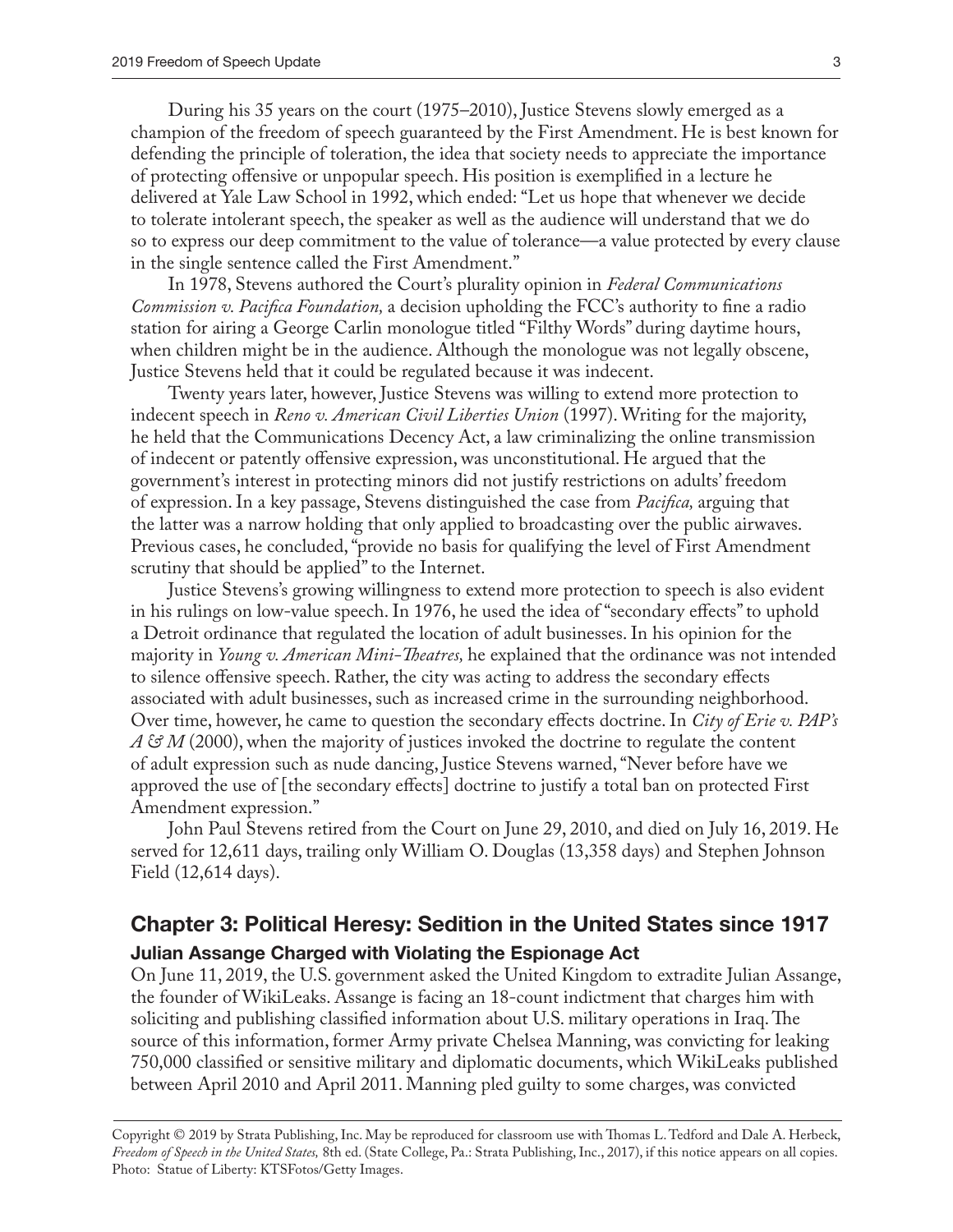of some charges, and was acquitted on other charges at a court martial in 2011. She was sentenced to serve 35 years in the Disciplinary Barracks at Fort Leavenworth, but President Barack Obama commuted her sentence at the end of his second term.

In addition to punishing Manning for leaking the documents, the Obama Administration sought to target WikiLeaks for releasing classified information. At the same time, the government of Sweden asked the United Kingdom to extradite Assange so he could be questioned about rape and molestation allegations. When Assange lost his legal battle against extradition in the United Kingdom, he requested and received asylum in Ecuador's embassy in London. The Ecuadoran government granted Assange citizenship in 2018, but revoked it in April 2019 and evicted him. Assange was promptly arrested by the British government.

Most of the charges against Assange were brought under the Espionage Act of 1917, which was adopted on the eve of World War I and used by President Woodrow Wilson's administration to silence critics. When prosecutions brought under the act were challenged, the Supreme Court unanimously upheld convictions in *Schenck v. United States* (1919), *Frohwerk v. United States* (1919), and *Debs v. United States* (1919). By the fall of 1919, Justice Oliver Wendell Holmes and his protégée, Justice William Brandeis, came to the realization that the "best test of the truth is the power of the thought to get accepted in the competition of the market." This view, set out in a dissenting opinion in *Abrams v. United States* (1919), was eventually embraced by the Supreme Court in *Brandenburg v. Ohio* (1969).

The Espionage Act has been used to prosecute government officials for leaking classified information to the press, but these cases did not involve prosecuting the media outlets that published the documents. Writing in *The Atlantic,* attorney Bradley P. Moss warned, "If Assange can be prosecuted merely for publishing leaked classified documents, every single media outlet is at the risk of prosecution for doing exactly the same thing." The Editorial Board of *The New York Times* went even further, arguing that Assange's prosecution for violating the Espionage Act "is aimed straight at the heart of the First Amendment."

At the time this update was published, Assange was being held in a London prison while the Trump administration tried to convince a British court that he should be extradited to the United States for trial. If Assange is extradited and the administration pursues the prosecution, the courts will be forced to consider whether a journalist or a media outlet can be prosecuted for reporting on or publishing classified information.

#### **U.S. Supreme Court**

**Case:** *Knox v. Pennsylvania,* 139 S.Ct. 1547, 2019 U.S. LEXIS 2793 (April 15, 2019); cert. denied, *Commonwealth v. Knox,* 190 A.3d 1146, 2018 Pa. LEXIS 4272 (Pa. Sup.Ct., August 21, 2018).

**Subject:** Whether a "reasonable person" or a "subjective intent" standard should be used to determine whether a threat is protected by the First Amendment.

**Summary of Decision:** After fleeing a traffic stop, Jamal Knox was arrested and charged with gun and drug crimes. While the criminal charges against him were pending, Knox, who rapped under the name "Mayhem Mal," wrote and recorded "F[uc]k the police," a rap song that was uploaded to YouTube and promoted with a link on a Facebook page titled "Beaz Mooga." In the song, Knox named and threatened to kill the two police officers who had participated in his arrest and who were scheduled to testify at his trial. When an officer monitoring the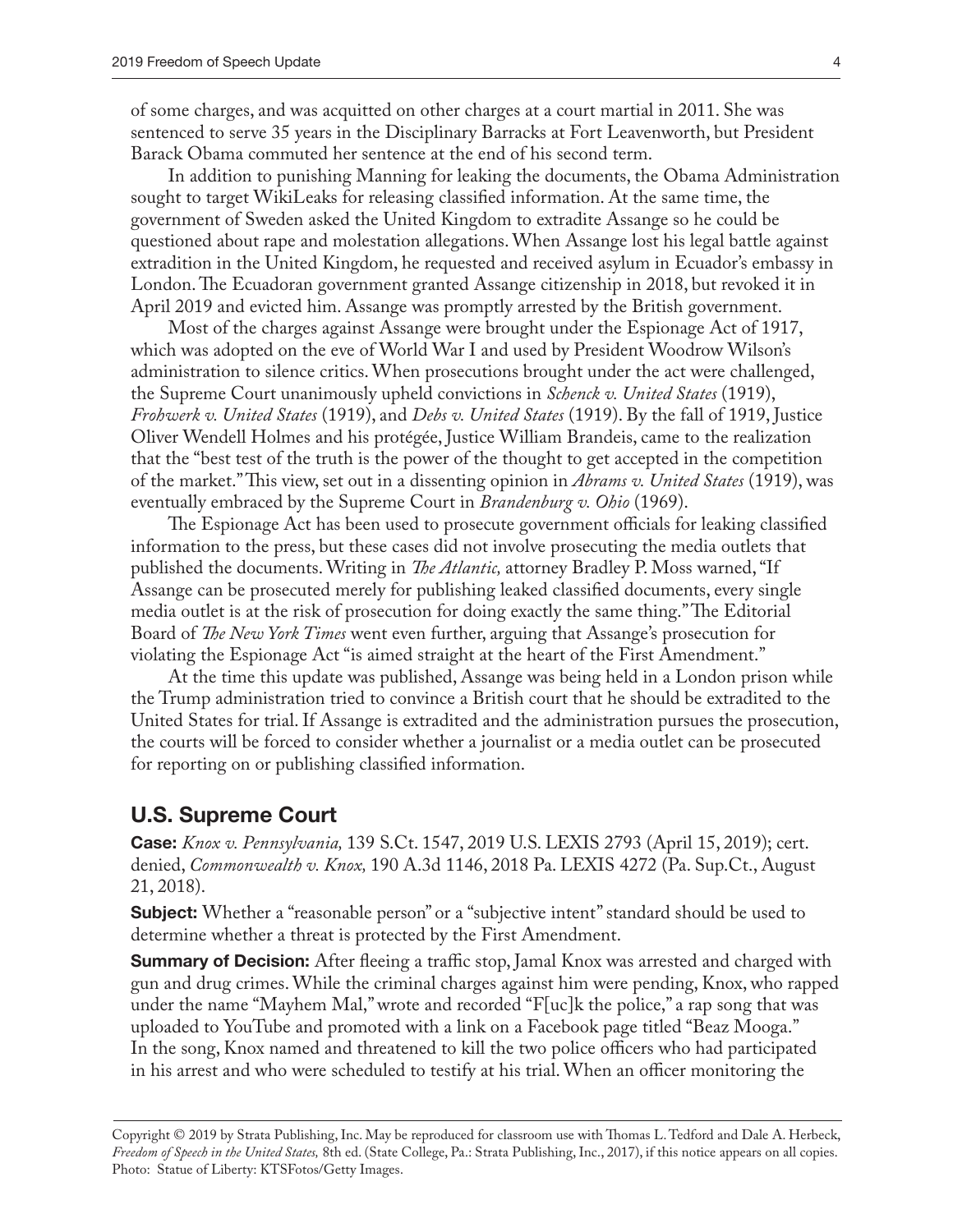Facebook page reported the posting, Knox was charged with two more crimes: terroristic threats and witness intimidation.

A bench trial was held on the new charges. The court took the lyrics literally, concluded that they constituted a true threat, and convicted Knox, who appealed on the grounds that his song was protected under the First Amendment. The Pennsylvania Supreme Court denied his appeal, rejecting Knox's claim that his song was "artistic in nature" and "never meant to be interpreted literally." Writing for the majority, the chief justice noted, "The song's lyrics express hatred toward the Pittsburgh police," adding "They do not include political, social or academic commentary, nor are they facially satirical or ironic." Knox appealed to the U.S. Supreme Court, but the justices denied certiorari, thereby affirming his conviction.

Although unsuccessful, the appeal in Knox is interesting for two reasons.

First, it gave the Supreme Court the opportunity to resolve an emerging split in the federal circuit courts and the state courts over the appropriate standard for assessing threats. Some courts have applied a "subjective" standard, whereby the speaker's intent is used to distinguish true threats from exaggerated expression. Other courts have argued for an "objective" standard that asks whether a "reasonable person" would find a statement to be threatening. By most analyses, the objective standard is deemed more protective of speech, as the government would need to prove both the subjective and the objective element to demonstrate a true threat. Absent a definitive Supreme Court ruling, the appropriate standard in true threat cases remains a mystery. "If one First Amendment doctrine screams out the loudest for clarification," communication law professors Clay Calvert and Matthew Bunker have argued, "it may well be true threats."

Second, the appeal in Knox challenged a line of cases holding that rap music, especially gangsta rap, is inherently threatening. Rather than reading raw or violent lyrics as literal or autobiographical, the appeal argued, rap is a distinct art form that expresses an important perspective. To illustrate this argument, one of the amicus briefs filed on Knox's cited "Fuck the Police," a rap song by Niggaz Wit Attitudes (N.W.A.). The song is better understood, the brief argued, as both a political protest and as a meaningful piece of music.

The justices declined to hear Knox's appeal. One hopes, however, that the Supreme Court will eventually clarify the appropriate standard for assessing true threats. So too, the justices might productively consider whether rap music is artistic expression, not meant to be taken literally.

#### **Chapter 4: Defamation**

#### **U.S. Supreme Court**

**Case:** *McKee v. Cosby,* 139 S. Ct. 675, 2019 U.S. LEXIS 827 (February 19, 2009); cert. denied, *McKee v. Cosby,* 874 F.3d 54, 2017 U.S. App. LEXIS 20380 (1st Cir. Mass., October 18, 2017).

**Subject:** The Supreme Court declines to hear an appeal from an alleged victim of sexual assault who argued that she was not a limited purpose public figure who needs to prove actual malice to recover damages for defamation.

**Summary of Decision:** Katherine McKee alleged that comedian Bill Cosby raped her in a Detroit hotel room in 1974. Cosby and his attorney Martin Singer responded by sending a letter to the New York Daily News, denouncing McKee as "an admitted liar, not credible, unchaste, and a criminal." McKee then filed a defamation lawsuit, but the U.S. District Court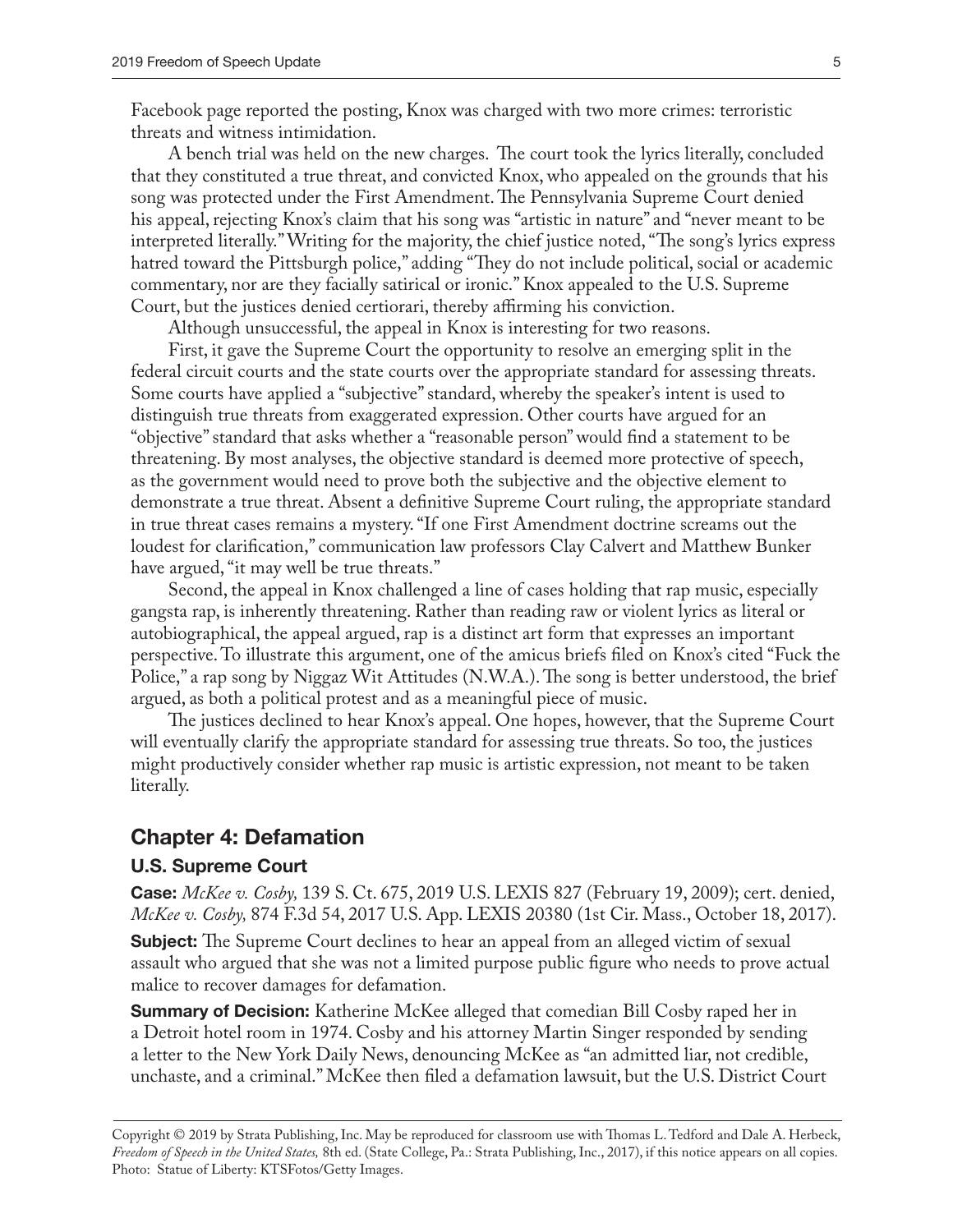for the District of Massachusetts dismissed her complaint as a nonactionable opinion. McKee appealed the dismissal, but the First Circuit Court of Appeals affirmed on alternate grounds. By detailing her own rape and saying "me too," the First Circuit reasoned, McKee had "thrust" herself into an ongoing public controversy and transformed herself into a limited purpose public figure. As such, she needed to prove "actual malice" to recover damage for defamation. Applying this standard, the First Circuit dismissed McKee's lawsuit.

McKee hired Charles Harder, the attorney who represented Hulk Hogan in his successful lawsuit against Gawker, to appeal to the Supreme Court. The petition for certiorari argued that McKee's decision to go public with a rape allegation did not transform her into a limited purpose public figure. She was not trying to influence public policy; McKee had simply added her name to the list of Cosby's victims.

The Supreme Court's decision to deny certiorari drew national attention, however, because of a lengthy concurring opinion authored by Justice Clarence Thomas. Although he agreed with the decision not to hear McKee's appeal, Justice Thomas favored reconsidering the Supreme Court's landmark decision in *New York Times v. Sullivan* (1964). He denounced *Sullivan* and subsequent decisions as "policy-driven decisions masquerading as constitutional law," continuing, "It is time to carefully examine the original meaning of the First and Fourteenth Amendments. If the Constitution does not require public figures to satisfy an actual-malice standard in state-law defamation suits then neither should we."

None of the other justices joined the Thomas opinion in McKee, but Justice Antonin Scalia, who died in 2016, had been publicly critical of the *Sullivan* decision. President Donald Trump has also called for changes to libel laws to make it easier for public figures to win defamation suits against media defendants. However, there is no evidence to suggest a majority of justices favor changes to the actual-malice rule.

# **Chapter 10: Special Problems of a Free Press**

#### **U.S. Supreme Court**

**Case:** *Nieves v. Bartlett,* 139 S.Ct. 1715, 2019 U.S. LEXIS 3557 (May 28, 2019); reversing and remanding *Bartlett v. Nieves,* 712 Fed. Appx. 613, 2017 U.S. App. LEXIS 20682 (9th Cir. Alaska, Oct. 20, 2017).

**Subject:** The demonstration of probable cause generally defeats a retaliatory arrest claim brought under the First Amendment.

**Summary of Decision:** Robert Bartlett attended Arctic Man, a snow-themed race in interior Alaska known for extreme sports and excessive alcohol consumption. In 2014, during Arctic Man's last night, Alaska State trooper Sergeant Luis Nieves asked a group of partygoers to move their beer keg inside their RV to prevent underage drinking. Angered by this request, a seemingly inebriated Bartlett began yelling at the group and exhorting them not to talk with the police. Nieves approached Bartlett and attempted to explain the situation, but Bartlett refused to engage in a conversation, loudly shouting that the officer should leave. Rather than escalating the situation, Nieves disengaged and continued his patrol of the campground. Moments later, Bartlett approached trooper Bryce Weight, who was questioning a minor about whether he had been drinking. According to Weight, Bartlett inserted himself between the officer and the minor and yelled in slurred speech that the minor should not talk with the police. The confrontation quickly escalated into a series of shoves. Nieves returned and assisted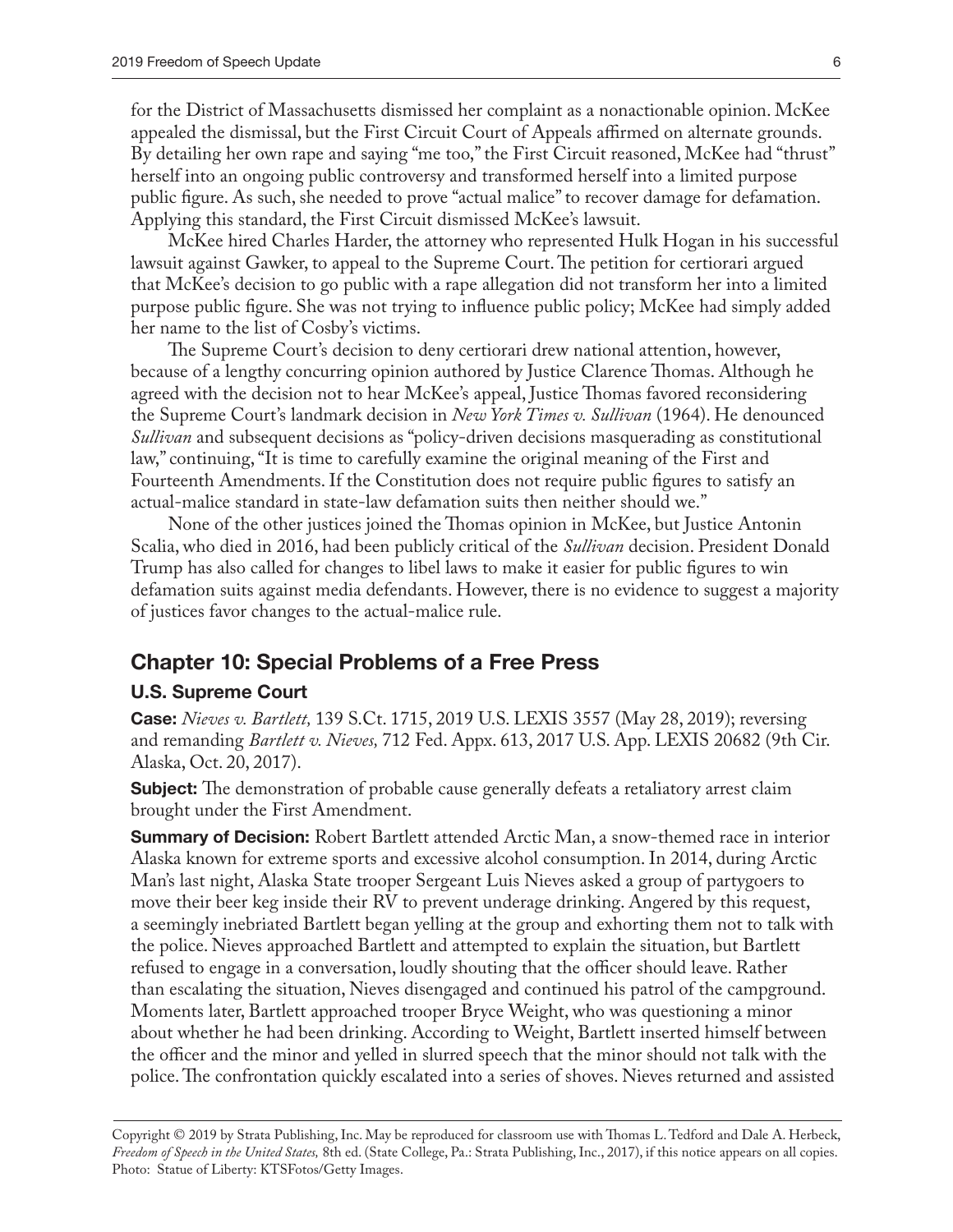Weight in wrestling Bartlett to the ground and applying handcuffs. Bartlett was charged with disorderly conduct and resisting arrest, taken to a holding tent, and, several hours later, released from custody. Citing budgetary reasons, prosecutors eventually dropped the criminal charges.

Bartlett then filed a civil-rights lawsuit against Nieves and Weight for violating his First Amendment rights. When Nieves arrested him, Bartlett alleged, the officer told him, "Bet you wish you would have talked to me now." The lawsuit argued that this remark proved that Nieves and Weight had retaliated against Bartlett for exercising his freedom of speech; that he had been singled out for his initial refusal to speak with Nieves and his intervention in Weight's conversation with the minor. Responding to Bartlett's complaint, the officers asserted they had had probable cause to arrest Bartlett because he had interfered with their investigation of underage drinking and because he had initiated the physical confrontation.

A federal district court dismissed the lawsuit on the grounds that the officers had had probable cause to arrest Bartlett, thus precluding his retaliatory arrest claim. The U.S. Court of Appeals for the Ninth Circuit disagreed, arguing that there was enough evidence of retaliation to warrant a trial. According to the Ninth Circuit, Bartlett had demonstrated (1) that the officers' conduct would "chill a person of ordinary firmness from future First Amendment activity," and (2) that he had sufficient evidence to prove that the officers' desire to chill his speech was the cause of his arrest. The officers appealed to the Supreme Court, which agreed to hear the case.

On a 6-to-3 decision, the justices held that there was probable cause to arrest Bartlett and that, therefore, his retaliatory arrest claim failed as a matter of law. Writing for the majority, Chief Justice John Roberts (joined in full by Justices Stephen Breyer, Samuel Alito, Elena Kagan, and Brett Kavanaugh; and by Justice Clarence Thomas in all but one part) acknowledged that, "As a general matter the First Amendment prohibits government officials from subjecting an individual to retaliatory actions for engaging in protected speech." To prove a retaliation claim, he continued, "a plaintiff must establish a 'causal connection'" between the arresting officer's presumed desire to retaliate and the plaintiff 's arrest. In other words, the Chief Justice concluded, "it must be a 'but-for' cause, meaning that the adverse action against the plaintiff would not have been taken absent the retaliatory motive."

Applying that standard to this case, the chief justice dismissed Bartlett's retaliation claim. He noted that there was no evidence on record of retaliation by Trooper Weight because there was no evidence that Weight was aware of Bartlett's earlier interaction with Nieves. For his part, Sergeant Nieves had acted with probable cause because he had suspected Bartlett was inebriated; he had observed him speaking in a loud voice to Weight; and he had witnessed the exchange between Bartlett and Weight that led to the physical confrontation. In other words, Nieves had arrested Bartlett for his behavior during the event, not for exercising his freedom of speech.

Chief Justice Roberts did add one "narrow qualification" to his opinion, which cost him Justice Thomas's support. There might be limited circumstances, the chief justice acknowledged, in which a police officer might have probable cause to make an arrest, but declined to do so. "In such cases," he explained, "an unyielding requirement to show the absence of probable cause could pose a risk that some police officers may exploit the arrest power as a means of suppressing speech." He offered the example of a protestor complaining about police conduct while illegally crossing a public street; in response, an officer cites the protestor for jaywalking, although jaywalking laws are seldom enforced. Chief Justice Roberts reasoned that "the no-probable-cause requirement should not apply when a plaintiff presents objective evidence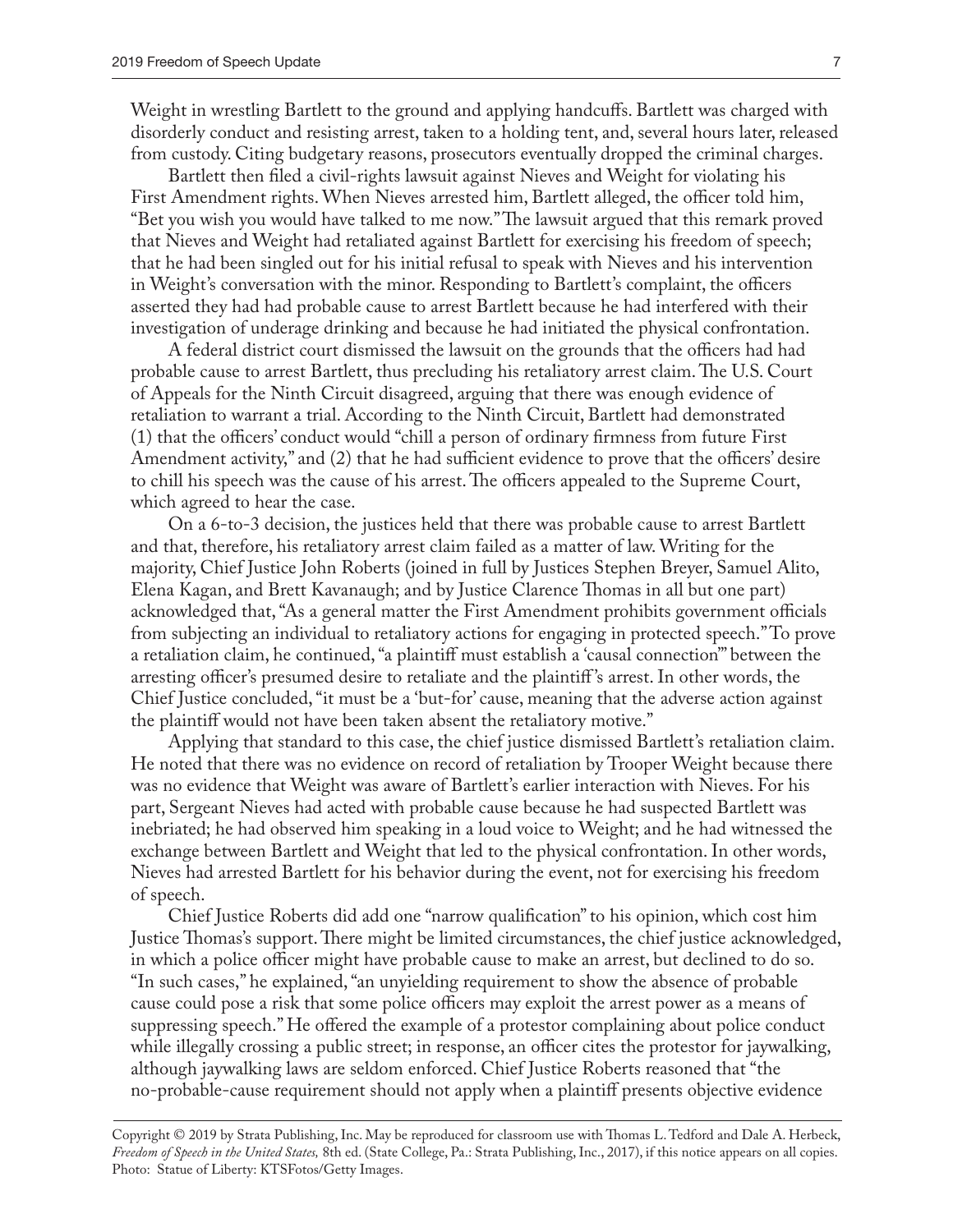that he was arrested when otherwise similarly situated individuals not engaged in the same sort of protected speech had not been." In this situation, he concluded, it would be reasonable to infer that the citation was issued in retaliation to the protestor's complaints about the police.

Justice Clarence Thomas, in a concurring opinion, rejected the qualification that the chief justice had set out. He was willing to go ever further than the five justices in the majority: he held that probable cause should always defeat a First Amendment claim. Justices Neil Gorsuch and Ruth Bader Ginsburg also contributed opinions that concurred in part and dissented in part. Justice Gorsuch agreed with the majority opinion, but argued that it was possible to imagine circumstances in which a probable cause claim might be insufficient to defeat a retaliatory arrest claim. Justice Ginsburg also agreed with the majority opinion, but concluded that there was enough evidence of a retaliatory motive to justify a trial.

The lone dissenter, Justice Sonia Sotomayor, began by identifying the points of agreement among the justices. Most of the justices recognized that there were circumstances in which a finding of probable cause might be insufficient to defeat a retaliatory arrest claim brought under the First Amendment. Justice Sotomayor, however, worried about whether the constrained exception contained in the majority opinion offered sufficient protection. To her way of thinking, Chief Justice Roberts's reasoning "will breed opportunities for the rare ill-intentioned officer to violate the First Amendment without consequence—and, in some cases, openly and unabashedly."

#### **Chapter 11: Constraints of Time, Place, and Manner**

#### **Second Circuit Court of Appeals**

**Case:** *Knight First Amendment Institute at Columbia University v. Trump,* 928 F.3d 226, 2019 U.S. App. LEXIS 20265 ( July 9, 2019); affirming *Knight First Amendment Institute at Columbia University v. Trump,* 302 F.Supp. 3d 541, 2018 U.S. Dist. LEXIS 87432 (S.D.N.Y., May 23, 2018).

**Subject:** Second Circuit Court of Appeals holds President Trump's Twitter account is a public forum, and the president cannot block tweets posted by his critics.

**Summary of Decision:** Donald Trump established a Twitter account in March 2009, using the handle @realDonaldTrump. At the time, Trump was a private citizen, and used the account to voice his opinions on a wide range of topics. Since his inauguration to the presidency in January 2017, he has used the account "as a channel for communicating and interacting with the public about his administration." The header photograph sometimes shows the president performing official duties; the administration has acknowledged that the account is one of the White House's main vehicles for communication; and the National Archive has concluded that the president's tweets are official government records that must be preserved.

President Trump has 62 million followers. His posts sometimes generate tens of thousands of replies.

Starting in May 2017, he blocked individuals who posted replies that criticized him or his policies. Once they were blocked, critics were unable to view the president's tweets, reply to them, or use the @realDonaldTrump web page to view comment threads. Although several "workarounds" would allow blocked individuals to engage with the account, such as opening new Twitter accounts of their own, the president's critics deemed them burdensome or inefficient.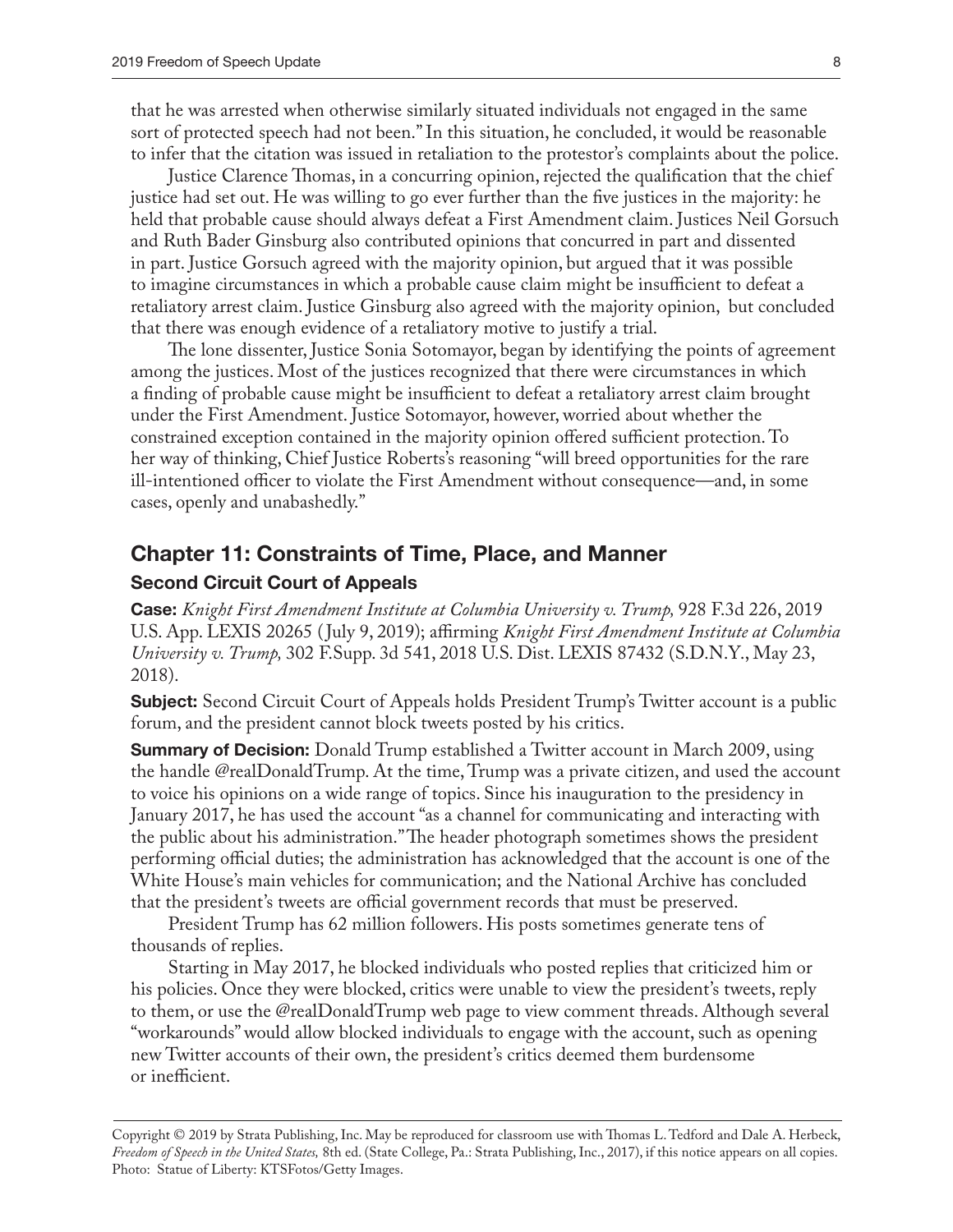In July 2017, seven blocked individuals joined with the Knight Institute (which was not blocked) in a lawsuit claiming that President Trump had violated their freedom of speech. A federal district court granted summary judgment in favor of the plaintiffs in May 2018, on the grounds that "the blocking of the individual plaintiffs from the [Account] because of their expressed political views violated the First Amendment." President Trump appealed the decision to the Second Circuit Court of Appeals on the grounds that he was simply exercising control over his private Twitter account. Consequently, the appeal argued, the plaintiffs had no right of access and President Trump did not violate the First Amendment when he blocked his critics.

The Second Circuit Court of Appeals denied the appeal on a 3-to-0 decision. At the outset, the court noted, there was "overwhelming" evidence that the president was using his account to conduct official business. Furthermore, President Trump's attorneys conceded that he had blocked the plaintiffs because they posted tweets that criticized the president or his policies. Thus, the court reasoned, the only question was whether the president had acted as a private citizen or in an official government capacity. To the Second Circuit, the answer was clear: the president was using the account as a means for communicating with the public.

Having dispensed with the private account argument, the Second Circuit considered whether the president's Twitter account qualified as a public forum. To the court, it was clear that "the Account was intentionally opened for public discussion when the President, upon assuming office, repeatedly used the Account as an official vehicle for governance and made its interactive features accessible to the public without limitation. The Second Circuit concluded, "We hold that this conduct created a public forum." Once "the president has chosen a platform and opened up its interactive space to millions of users and participants, he may not selectively exclude those whose views he disagrees with."

This is the second decision in 2019 in which an appellate court held that a government official's social media account functioned as a public forum. In *Davison v. Randall* (2019), the Fourth Circuit Court of Appeals held that a county supervisor's Facebook page was being used for official purposes. It was therefore a public forum, and blocking self-appointed government watchdog Brian Davison from posting on the page constituted viewpoint discrimination.

President Trump will likely appeal the Second Circuit decision to the Supreme Court. In the meantime, critics have already cited *Knight First Amendment Institute and Davison*  as precedents to sue public officials who block their access. Two lawsuits, for example, have already been brought against Representative Alexandria Ocasio-Cortez, accusing her of blocking people for their political views. While waiting for the courts to rule on the First Amendment's reach into social media, politicians might remember the words of Justice Louis Brandeis in *Whitney v. California* (1927), "If there be time to expose through discussion the falsehood and fallacies, to avert the evil by the processes of education, the remedy to be applied is more speech, not enforced silence."

## **Developments Related to Flag Burning**

Flag Day is observed on June 14 to commemorate the Second Continental Congress's decision to adopt the flag of the United States. Shortly before June 14, 2019, the city of Cleveland paid \$225,000 to settle a lawsuit, brought by Gregory "Joey" Johnson, claiming that the police had retaliated against him for exercising his constitutional right to free expression by burning an American flag outside the 2016 Republican National Convention. Johnson alleged that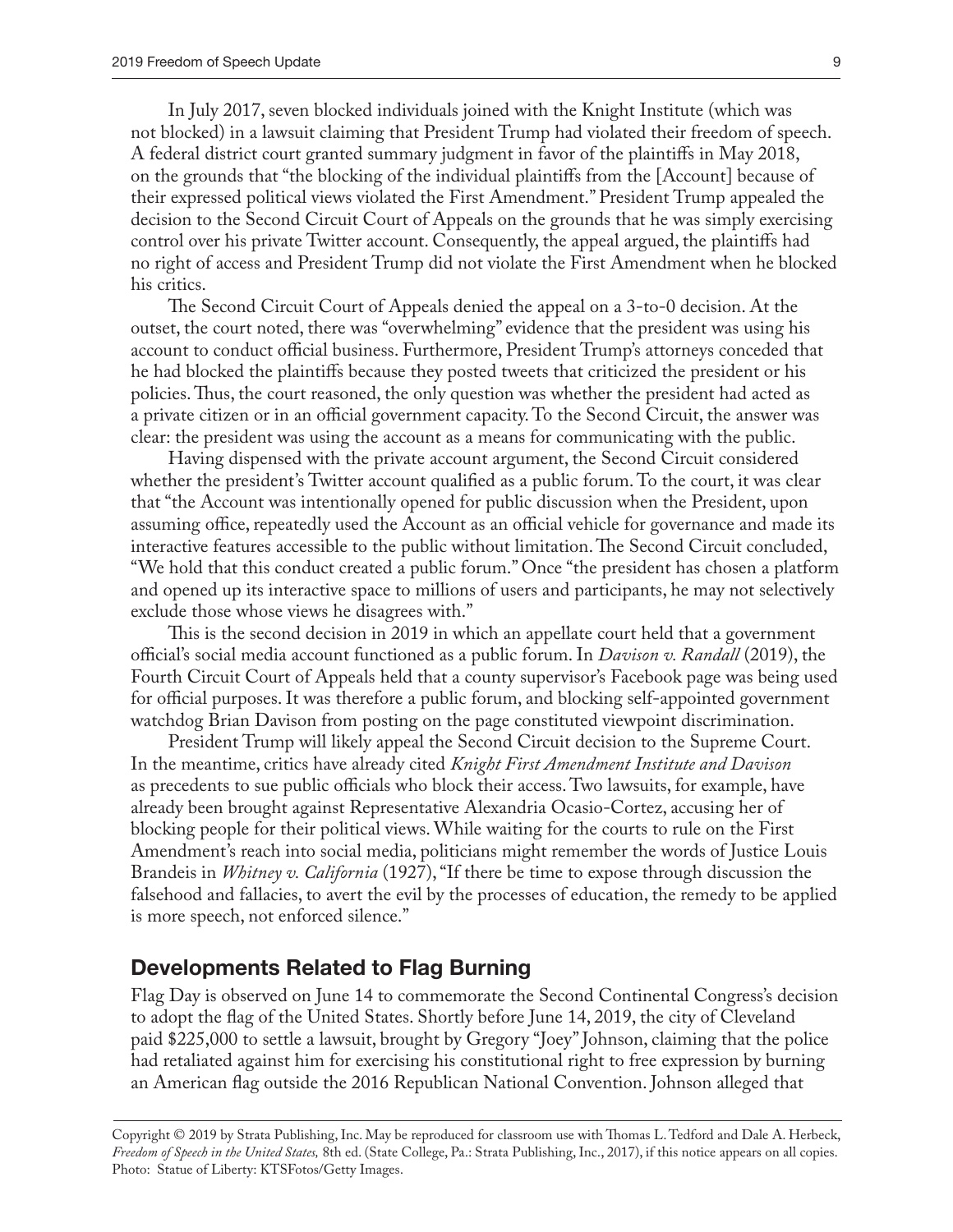Cleveland police had pushed him to the ground and used fire extinguishers to prevent him from burning a flag outside the convention hall.

Thirty years previously, Johnson had been the lead plaintiff in *Texas v. Johnson* (1989), concerning his conviction for burning a flag during a political protest outside the 1984 Republican National Convention in Dallas. He successfully appealed his conviction for the desecration of a venerated object to the Texas Court of Criminal Appeals. The state of Texas appealed to the Supreme Court. Writing for the five-justice majority, Justice William Brennan held that flag burning was "expressive conduct" protected by the First Amendment.

Congress responded to the *Johnson* decision by adopting the Flag Protection Act of 1989, which was held unconstitutional in *United States v. Eichmann* (1990). Since then, there have been many unsuccessful attempts to amend the U.S. Constitution to ban flag desecration.

Between 1995 and 2006, constitutional amendments to protect the flag were introduced in Congress on a regular basis. One such amendment almost passed in 2006; it fell only one vote short in the Senate. On June 14, 2019, Senators Steve Daines (R-MT) and Kevin Cramer (R-ND) introduced a constitutional amendment that would allow states to outlaw the desecration of the American flag. The next day, President Donald Trump tweeted his support for the amendment, which he called a "no-brainer."

If both Houses of Congress approve the measure, a constitutional amendment must then be ratified by three-fourths of the states. It would be up to Congress to determine whether the amendment is sent to the state legislatures or to state conventions for ratification.

One leading opponent to such a constitutional amendment is Senate Majority Leader Mitch McConnell (R-KY). In 2006, McConnell cast one of the deciding votes. Although he said, "I don't share the slightest shred of sympathy with any who would dare desecrate the flag. . . . They deserve rebuke and condemnation—if not a punch in the nose," he argued that flag burning was an expressive act protected by the Constitution: "The First Amendment, which protects our freedom of speech, is the most precious part of the Bill of Rights. As disgusting as the ideas expressed by those who would burn the flag are, they remain protected by the First Amendment."

# **Chapter 13: Copyright**

#### **U.S. Supreme Court**

**Case:** *Iancu v. Brunetti,* 139 S. Ct. 2294, 2019 U.S. LEXIS 4201 ( June 24, 2019); affirming *In re Brunetti,* 877 F.3d 1330, 2017 U.S. App. LEXIS 25336 (Fed. Cir., December 15, 2017). **Subject:** The prohibition on the registration of "immoral" or "scandalous" trademarks contained in the Lanham Act infringes on the First Amendment.

**Summary of Decision:** Erik Brunetti started a streetwear clothing line named Fuct (stylized "FUCT") in 1990. Although he recognized that the name of his brand sounded like the expletive "fucked," Brunetti claimed the initials actually stood for "Friends U Can't Trust." The apparel proved popular and by 2010, Brunetti found knock-offs with the "Fuct" label being sold on the Internet. To protect his trademark, he tried to register his brand with the United States Patent and Trademark Office. His application was refused, however, because the examiner concluded "Fuct" was "totally vulgar" and "therefore unregistrable." Under the terms of the 1946 Lanham Act, the Patent and Trademark Office could deny registration to a trademark if the subject consisted of "immoral, deceptive, or scandalous matter."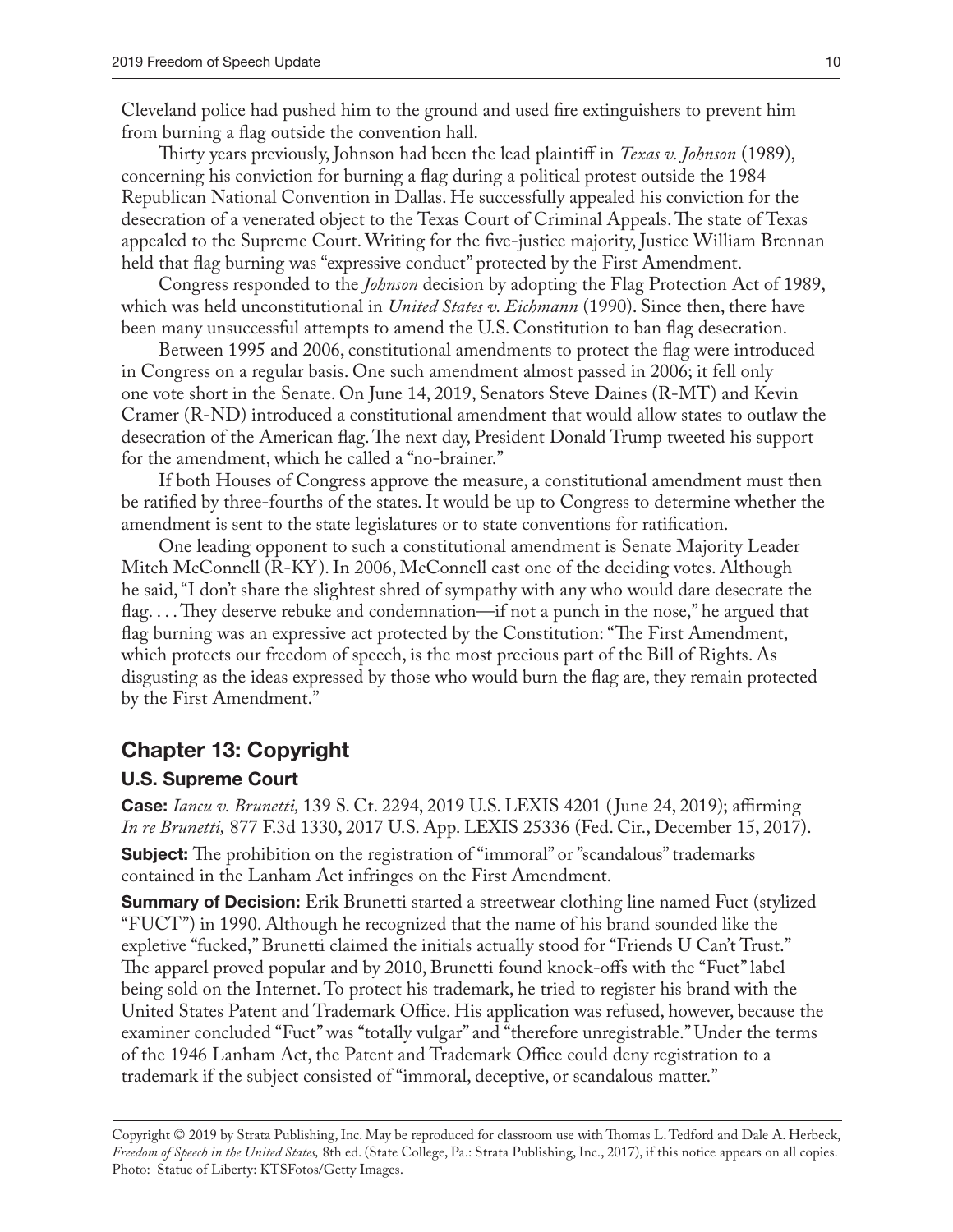With the support of the American Civil Liberties Union, Brunetti appealed the decision, and his case progressed through the federal courts. From the outset, many commentators predicted Brunetti would prevail. In *Cohen v. California* (1971), the Supreme Court had held that a jacket emblazoned with the phrase "Fuck the Draft" was protected by the First Amendment. More recently, the Court had ruled that the Lanham Act's ban on disparaging trademarks constituted unconstitutional viewpoint discrimination. In that case, *Matal v. Tan*  (2017), the Court had held that an Asian-American rock bank from Portland, Oregon, known as "The Slants" could register the band's name as a trademark.

On a 6-to-3 decision, the justices held the ban on "immoral or scandalous" trademarks constituted viewpoint discrimination and violated the First Amendment. Writing for the majority, Justice Elena Kagan (joined by Justices Ruth Bader Ginsburg, Samuel Alito, Clarence Thomas, Neil Gorsuch, and Brett Kavanaugh) argued that the decision to deny registration distinguished between two opposing sets of ideas: "those aligned with conventional moral standards and those hostile to them; those inducing societal nods of approval and those provoking offense and condemnation." To Justice Kagan, the decision to deny registration to "Fuct" resulted in a "viewpoint discriminatory application."

Chief Justice John Roberts, Justice Sonia Sotomayor, and Justice Stephen Breyer filed three separate opinions, concurring in part and dissenting in part. All three justices had concerns with the "immoral, deceptive, or scandalous" provision of the Lanham Act and with the practical consequences of the majority reasoning. Justice Sotomayor, for example, anticipated a "rush to register trademarks for even the most viscerally offensive words and images that one can imagine." To prevent that from happening, she proposed distinguishing between "immoral" and "scandalous" matter. She argued that the government might narrowly define "scandalous" to refer to trademarks that are vulgar or obscene, thus allowing the Patent and Trademark Office to deny registration to scandalous trademarks such as "Fuct" without engaging in unconstitutional viewpoint discrimination.

Several justices invited legislators to address the problem. In his concurring opinion, Justice Alito observed, "Our decision does not prevent Congress from adopting a more carefully focused statute that precludes the registration of marks containing vulgar terms that play no real part in the expression of ideas. The particular mark in question in this case could be denied registration under such a statute." Echoing this sentiment, Chief Justice Roberts noted that the First Amendment does not require "the Government to give aid and comfort to those using obscene, vulgar and profane modes of expression." It will be interesting, therefore, to see whether Congress embraces Alito's suggestion and adopts narrowly drawn language, allowing the Trademark and Copyright Office to refuse to register "lewd, sexually explicit, or profane marks." Based on the opinions in *Iancu v. Brunetti,* such a statute might withstand constitutional scrutiny.

#### **Chapter 14: Access**

#### **U.S. Supreme Court**

**Case:** *Manhattan Community Access Corporation v. Halleck,* 139 S. Ct. 1921, 2019 U.S. LEXIS 4178 ( June 17, 2019); reversing in part and remanding *Halleck v. Manhattan Community Access Corporation,* 882 F.3d 300, 2018 U.S. App. LEXIS 3089 (2d Cir. N.Y., February 9, 2018). **Subject:** A private operator of a public access cable channel is not a state actor and cannot be sued for violating the First Amendment.